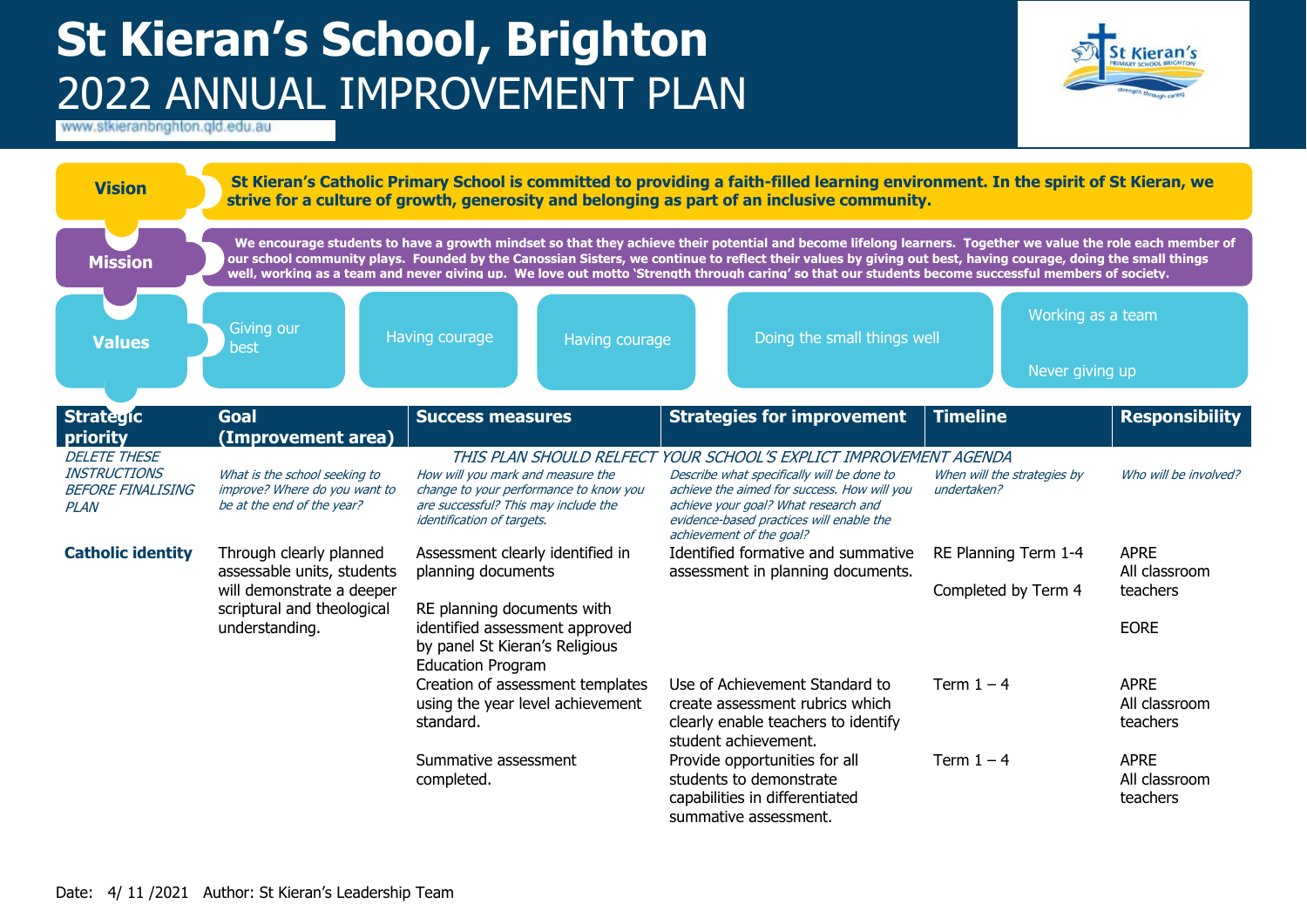|                                 |                                                                                                                                                           | Examples of student assessment<br>pieces for moderation and<br>feedback purposes.                                             | Creation of student exemplars to<br>aid learning and assessment placed<br>on the portal for ease of access for<br>staff                                                                                      | Each year level to<br>compile 1 sample at end<br>of each term, to be<br>stored on school portal | All classroom<br>teachers                |
|---------------------------------|-----------------------------------------------------------------------------------------------------------------------------------------------------------|-------------------------------------------------------------------------------------------------------------------------------|--------------------------------------------------------------------------------------------------------------------------------------------------------------------------------------------------------------|-------------------------------------------------------------------------------------------------|------------------------------------------|
|                                 |                                                                                                                                                           | Teacher discussion at moderation<br>staff meeting                                                                             | Moderation of student work<br>samples within and across year<br>levels. To take place termly during<br>planning and/or staff meetings and<br>be shared with EORE for feedback.                               | Termly moderation staff<br>meeting                                                              | All classroom<br>teachers                |
|                                 |                                                                                                                                                           | More students are identified as<br>working at above and well above<br>the Achievement Standard on SRS<br>reporting.           | Planning conversations<br>Report card writing<br>PD linking to moderation<br>conversations                                                                                                                   | End of each Semester                                                                            | All classroom<br>teachers<br><b>APRE</b> |
| <b>Learning and</b><br>teaching | Ensure planning<br>documents make explicit<br>how learning is planned<br>for, taught and assessed<br>in writing across each<br>year level, as outlined in | Collaborative planning meetings<br>have focus on assessment of and<br>for writing and are documented in<br>planning documents | Collaborative discussion articulating<br>clarity around the assessment of<br>and for writing<br>Clearly identified assessment of and<br>for writing within planning<br>document                              | End of Semester 1                                                                               | PLL<br>All teachers                      |
|                                 | the Australian Curriculum.                                                                                                                                | Creation of assessment<br>framework (e.g. rubric, bump it<br>up wall) using the year level<br>achievement standard            | Use of achievement standard to<br>create assessment rubrics which<br>clearly enable teachers to identify<br>student achievement.                                                                             | End of Semester 1                                                                               | PLL<br>All teachers                      |
|                                 |                                                                                                                                                           | Assessment of writing completed<br>the Writing Monitoring Tool to<br>inform next steps for teaching                           | Provide opportunities for all<br>students to demonstrate<br>capabilities in summative<br>assessment                                                                                                          | End of Semester 1                                                                               | PLL<br>All teachers                      |
|                                 |                                                                                                                                                           | Teacher discussion at moderation<br>staff meeting                                                                             | Moderation of student work<br>samples within                                                                                                                                                                 | End of Semester 1                                                                               | PLL<br>All teachers                      |
|                                 |                                                                                                                                                           | Examples of student assessment<br>pieces for moderation and<br>feedback purposes                                              | Creation of student exemplars to<br>aid learning and assessment                                                                                                                                              | End of Semester 1                                                                               | PLL<br>All teachers                      |
| <b>Wellbeing</b>                | Establish a common<br>language, understanding<br>and learning experiences<br>across the school around<br>developing and                                   | Staff understand the concepts and<br>ways of teaching effective<br>friendship development using the<br>'Friendology' program. | To implement the 'Friendology'<br>program across school to assist<br>students to establish and maintain<br>healthy relationships, manage<br>conflict with kindness and increase<br>their overall resilience. | Term $1-4$                                                                                      | Principal<br><b>STIE</b><br>All teachers |